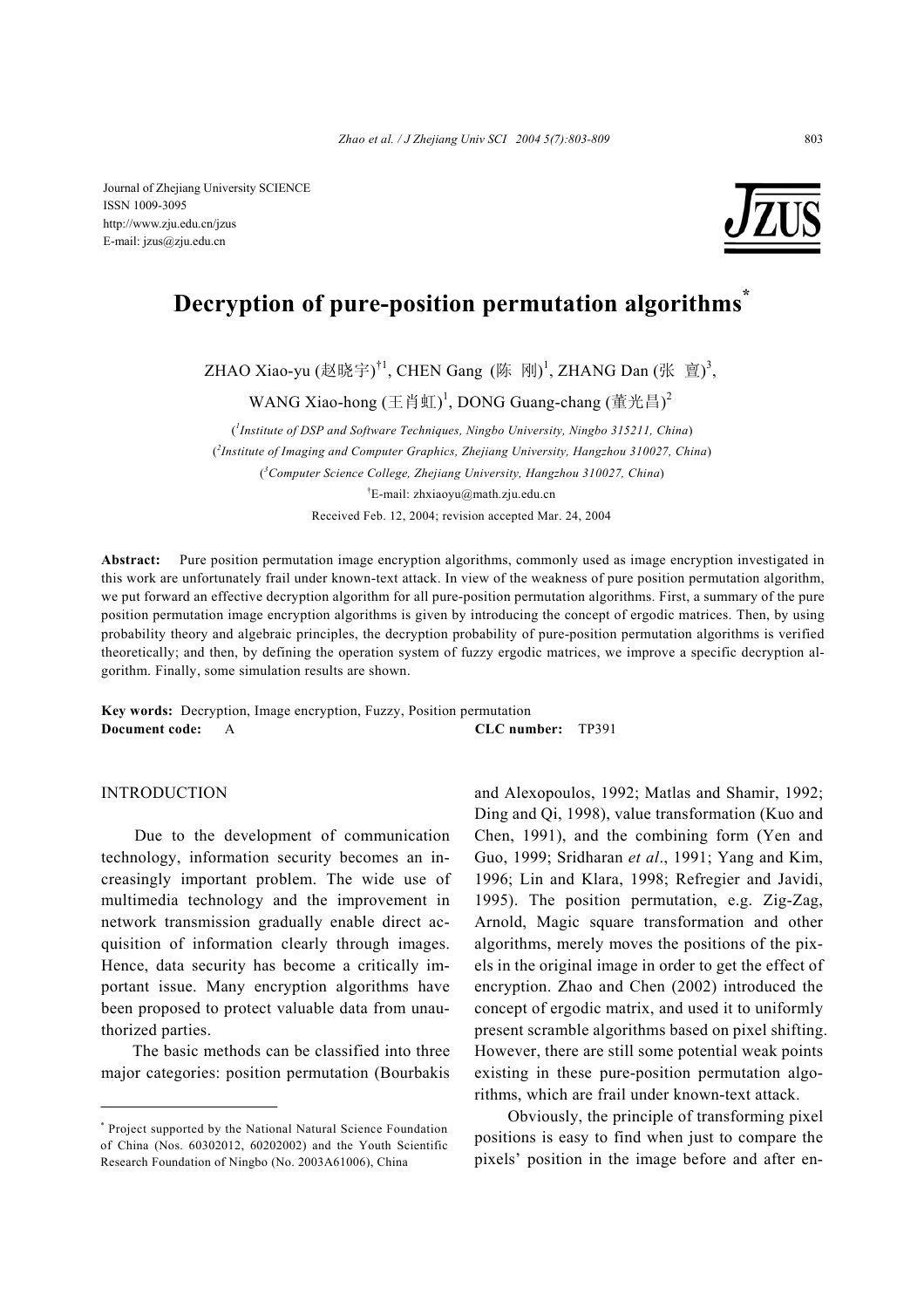cryption. However, because different pixels' positions of the image may have the same gray value, the larger the probability of the repetition, the more difficult the decryption will be. To deal with the weakness of pure position permutation algorithms, Lin and Klara (1998) proposed an improved decryption algorithm, which recovers the corresponding algorithm by comparing the original image and encrypted image.

# PURE-POSITION PERMUTATION ENCRYP-TION ALGORITHMS

Pure-position permutation algorithms, which are simple and rapid, are widely used in many image encryption systems. By introducing the concept of ergodic matrices, Zhao and Chen (2002) unified all the pure position permutations in a uniform frame and relevant combing operation to help realize their relevant permutation in an easy way, which means all the pure-position permutation algorithms can be realized through ergodic matrices.

Consider the gray scale images first, and denote the original image as *I*, the encrypted image as *E*, then the following formula is obtained:

$$
I = \begin{bmatrix} I_{11} & I_{12} & \cdots & I_{1n} \\ I_{21} & I_{22} & \cdots & I_{2n} \\ \cdots & \cdots & \cdots & \cdots \\ I_{m1} & I_{m2} & \cdots & I_{mn} \end{bmatrix},
$$

$$
E = \begin{bmatrix} E_{11} & E_{12} & \cdots & E_{1n} \\ E_{21} & E_{22} & \cdots & E_{2n} \\ \cdots & \cdots & \cdots & \cdots \\ E_{m1} & E_{m2} & \cdots & E_{mn} \end{bmatrix}.
$$

**Unify all the pure position permutations in a uniform frame** 

(1) Ergodic matrix

An *m*×*n* matrix *R* is defined as an ergodic matrix, if every element of which is in the set of {1, 2, ..., *mn*} and *r*(*i*, *j*)=*r*(*i'*, *j'*), if and only if  $i = i'$ , *j*= *j*<sup> $′$ </sup>. Note that  $r_{(i-1)n+j} = r(i, j)$ .

The following matrix is defined as a main ergodic matrix.

|       |       |                                                      | $\cdots$ n                            |
|-------|-------|------------------------------------------------------|---------------------------------------|
| $n+1$ | $n+2$ | $n+3$                                                | $\cdots$ 2n                           |
|       |       | $\cdots$                                             | $\left\vert \ldots \right\rangle$ and |
|       |       | $((m-1)n+1 (m-1)n+2 (m-1)n+3 \cdots mn)_{m\times n}$ |                                       |

(2) Realizing permutation by ergodic matrix A rapid scrambling of image pixel permutation can be realized by ergodic matrix.

For instance, we can make an Ergodicity of the digital image matrix through the ergodic pattern represented by  $\mathbf{R}_{m \times n}$  and arrange the results line by line. Hence, an image data permutation is realized.

Example:

$$
I_{4\times4} = \begin{bmatrix} I_{11} & I_{12} & I_{13} & I_{14} \\ I_{21} & I_{22} & I_{23} & I_{24} \\ I_{31} & I_{32} & I_{33} & I_{34} \\ I_{41} & I_{42} & I_{43} & I_{44} \end{bmatrix} \xrightarrow{\begin{bmatrix} 7 & 2 & 10 & 3 \\ 15 & 1 & 9 & 11 \\ 4 & 6 & 8 & 13 \\ 14 & 12 & 16 & 5 \end{bmatrix}}
$$

$$
\begin{bmatrix} I_{22} & I_{12} & I_{14} & I_{31} \\ I_{44} & I_{32} & I_{11} & I_{33} \\ I_{23} & I_{13} & I_{24} & I_{42} \\ I_{34} & I_{41} & I_{21} & I_{43} \end{bmatrix}_{4\times4}
$$

#### **Weakness of pure-position permutation**

Any scramble algorithm can be expressed by ergodic matrix (Zhao and Chen, 2002). What is most important in decrypting a position permutation algorithm is to find its corresponding ergodic matrix.

The basic springboard of the algorithm:

Obviously, it is impossible to recover the corresponding ergodic matrix of a scramble algorithm with just one encryption image pair (Namely, the original image and the corresponding encrypted image using a certain pure-position permutation encryption algorithm). This is because the information in one encryption image pair is not enough for recovering the ergodic matrix. In contrast, with a series of encryption image pairs, it will be able to possible the ergodic matrix *R* gradually by synthesizing the information contained in all the encryption image pairs.

#### **Problems to be resolved**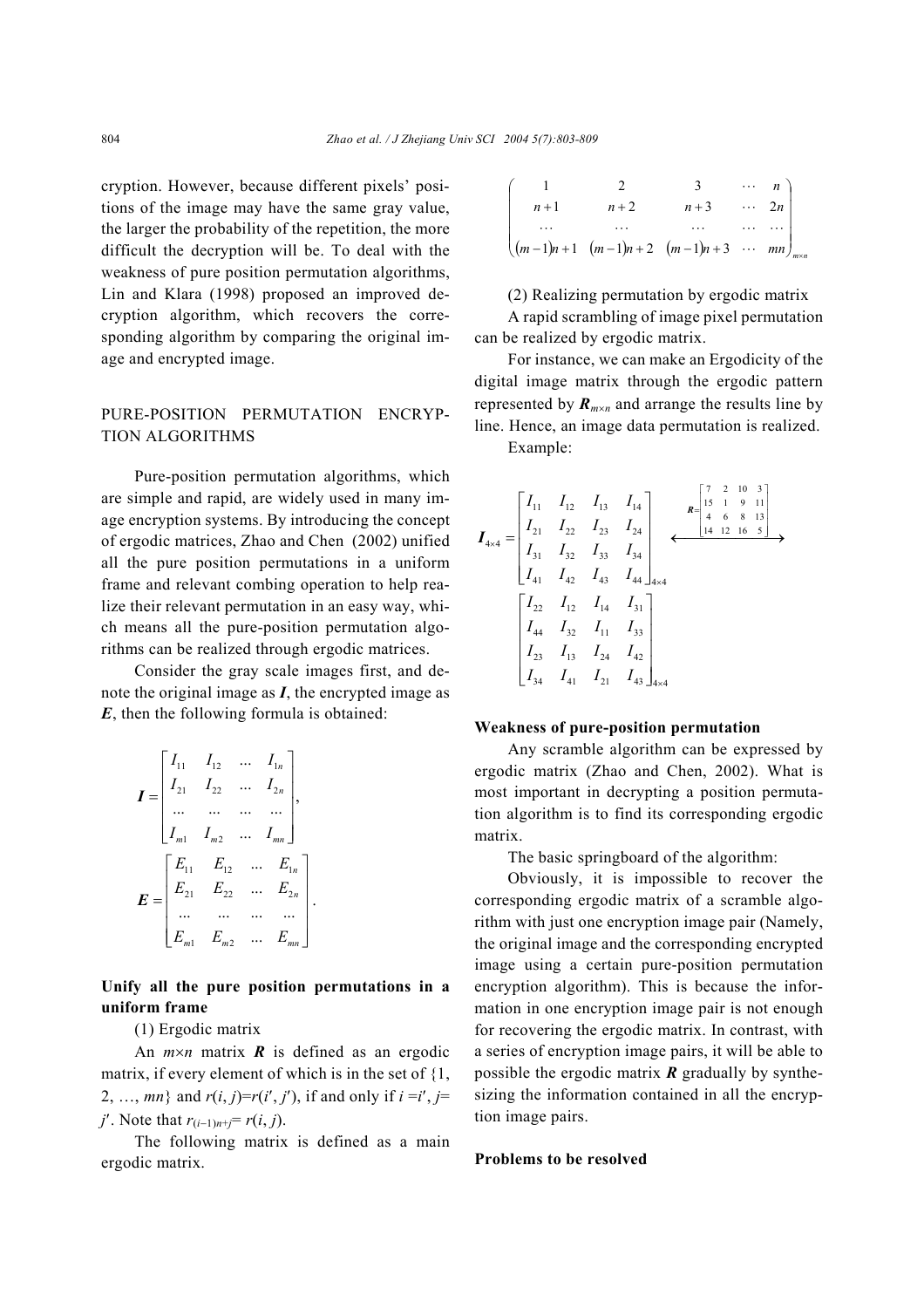In order to theoretically verify the feasibility of this approach, we must consider the following issues:

1) How many encryption image pairs are needed to make the recovered *R* clear enough to decrypt the encrypted images? Section 3 answered this question by simulation results.

2) How to express the form of the fuzzy *R*, since all the factors of position transform are uncertain? In Section 3, we will fulfill this task by introducing the concept of fuzzy ergodic matrix.

3) How to accumulate the information of the position contained in each image pair? The accumulation is accomplished in Section 3 by defining the intersection of  $\tilde{R}$ , and using several clearance methods for transforming  $\tilde{R}$  into  $R$ .

# OPERATION SYSTEM OF FUZZY ERGODIC MATRICES

First, the concept of fuzzy ergodic matrix, which is a novel definition developed from the concept of ergodic matrix, is presented to describe the pixel position shifting between the original image and the corresponding encrypted image. Any element in a fuzzy ergodic matrix is a set, which means that mapping can be multiplex. Furthermore, we define an operation system of fuzzy ergodic matrices, including intersection, union, clearance, etc.

### **Concept and definition**

(1) Fuzzy ergodic matrix

An  $m \times n$  matrix  ${\tilde{\bf R}}_{m \times n} = {\tilde{r}(i, j): 1 \le i \le m},$ 1≤*j*≤*n*}is defined as a fuzzy ergodic matrix, if every element of which is a subset of {1, 2, …, *mn*} and satisfy the following conditions:

$$
C1: \tilde{r}(i,j) \neq \varPhi
$$

C2: For any two elements  $\tilde{r}(i_1, j_1)$  and  $\tilde{r}(i_2, j_2)$ , there must be  $\tilde{r}(i_1, j_1) \cap \tilde{r}(i_2, j_2) = \Phi$ , or  $\tilde{r}(i_1, j_1) \cap$  $\tilde{r}(i_1, j_1) = \tilde{r}(i_1, j_1) = \tilde{r}(i_2, j_2)$ 

 $\text{C3:}$  $\bigcup_{\substack{i \le m \\ j \le n}} \tilde{r}(i, j) = \{1, ..., mn\}$  $\bigcup_{\substack{\leq i \leq m \\ \leq j \leq n}} \tilde{r}(i, j) = \{1, \dots, mn\}$  $\bigcup \ \tilde{r}(i, j) =$ 

C4: The time that  $\tilde{r}(i, j)$  emerges in the matrix is equal to  $\|\tilde{r}(i, j)\|$  (the number of elements in the set  $\tilde{r}(i, j)$ 

(2) Fixed rate/fixed position

*fixed position = position that satisfy*  $\|\tilde{r}(i, j)\| = 1$ *fixed rate* =  $\frac{number\ of\ fixed\ position}{mn}$ 

(3) Definition rate/matrix scale

The number of elements in all the sets in *R* represents the memory size needed. The higher the number is, the larger the memory size needed, in other words, the greater the computational complexity will be. Definitions of definition scale and definition rate are described below:

*matrix scale total elements number of all the* =

*sets in R mn definition rate matrix scale* <sup>=</sup>

(4) Decryption probability/decryption space

It is believed that  $\tilde{R}$  could be transformed into *R* and that the probability is related to the fixed rate. Decryption space and decryption probability are defined as follows:

decryption space = *number* of **R** could be *transformed from R*  $deryption\ probability = \frac{1}{decryation\ space}$ 

#### **Operation system**

Although the fuzzy ergodic matrix has been defined, the corresponding operation system, which is useful in practice, remains to be identified. For example, a sort of "intersection" operation will be needed. And the "clearance" operation is necessary to transform a fuzzy ergodic matrix into an ergodic matrix.

(1) Intersection

For two  $m \times n$  fuzzy ergodic matrices  $\tilde{R}_1$  and  $\tilde{R}_2$ , we define the intersection of  $\tilde{R}_1$  and  $\tilde{R}_2$  as the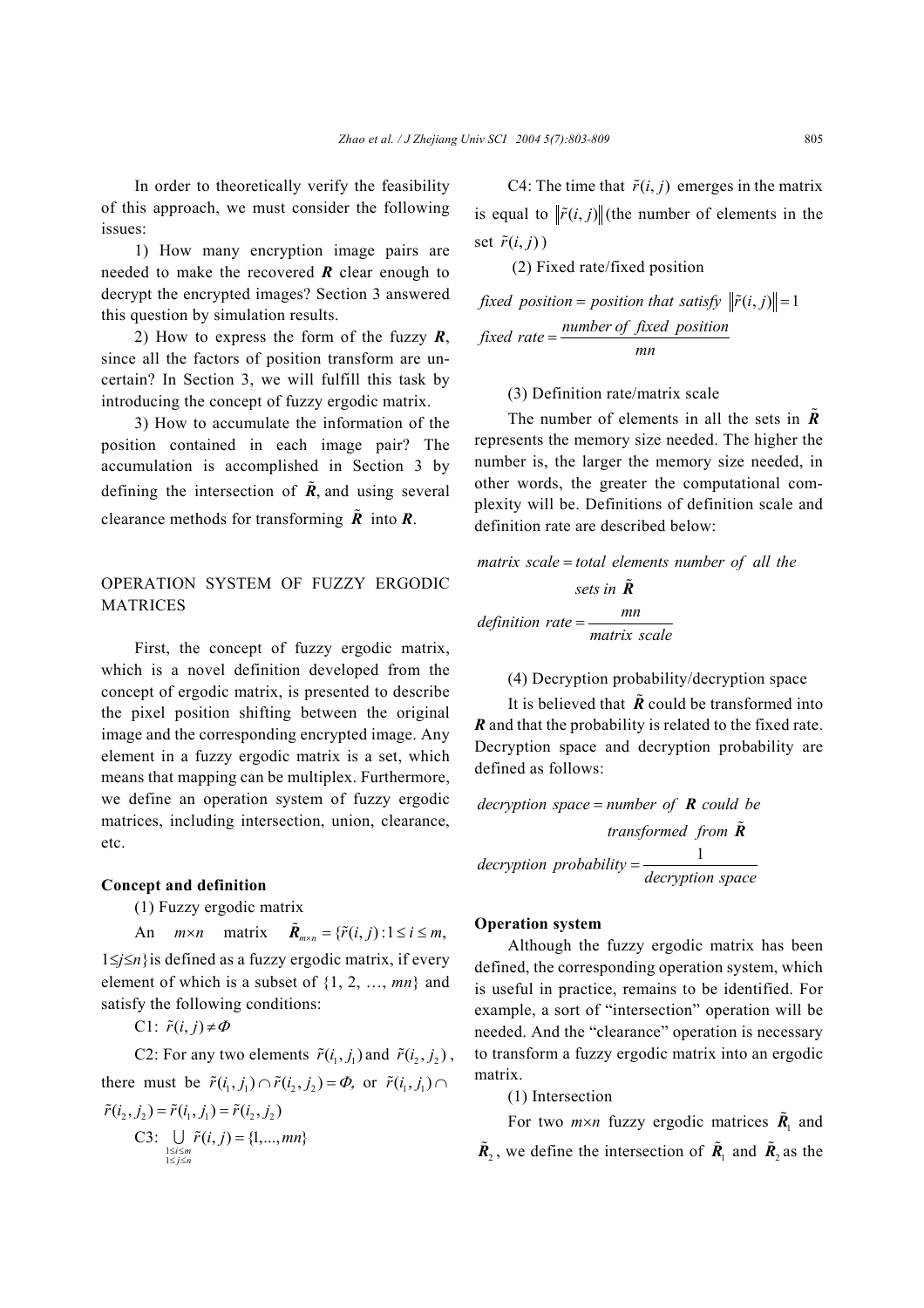intersection of arbitrary element in  $\tilde{R}_1$  with the corresponding element in the same position in  $\tilde{R}_2$ . The intersection is still an *m*×*n* fuzzy ergodic matrix, as presented below:

$$
\tilde{R}_1 \cap \tilde{R}_2 = \n\begin{bmatrix}\nR_1(1,1) & R_1(1,2) & \cdots & R_1(1,n) \\
R_1(2,1) & \cdots & \cdots & \cdots \\
\cdots & \cdots & \cdots & \cdots \\
R_1(m,1) & \cdots & \cdots & R_1(m,n)\n\end{bmatrix} \cap\n\begin{bmatrix}\nR_2(1,1) & R_2(1,2) & \cdots & R_2(1,n) \\
R_2(2,1) & \cdots & \cdots & \cdots \\
\cdots & \cdots & \cdots & \cdots \\
R_2(m,1) & \cdots & \cdots & R_2(m,n)\n\end{bmatrix}
$$
\n
$$
= \begin{bmatrix}\nR_1(1,1) \cap R_2(1,1) & R_1(1,2) \cap R_2(1,2) \\
R_1(2,1) \cap R_2(2,1) & \cdots \\
\cdots & \cdots & \cdots \\
R_1(m,1) \cap R_2(m,1) & \cdots \\
\cdots & \cdots & \cdots \\
\cdots & \cdots & \cdots \\
\cdots & \cdots & \cdots \\
\cdots & \cdots & \cdots \\
\cdots & \cdots & \cdots \\
\cdots & \cdots & \cdots \\
\cdots & \cdots & \cdots \\
\cdots & \cdots & \cdots \\
\cdots & \cdots & \cdots \\
\cdots & \cdots & \cdots \\
\cdots & \cdots & \cdots \\
\cdots & \cdots & \cdots \\
\cdots & \cdots & \cdots \\
\cdots & \cdots & \cdots \\
\cdots & \cdots & \cdots \\
\cdots & \cdots & \cdots \\
\cdots & \cdots & \cdots \\
\cdots & \cdots & \cdots \\
\cdots & \cdots & \cdots \\
\cdots & \cdots & \cdots \\
\cdots & \cdots & \cdots \\
\cdots & \cdots & \cdots \\
\cdots & \cdots & \cdots \\
\cdots & \cdots & \cdots \\
\cdots & \cdots & \cdots \\
\cdots & \cdots & \cdots \\
\cdots & \cdots & \cdots \\
\cdots & \cdots & \cdots \\
\cdots & \cdots & \cdots \\
\cdots & \cdots & \cdots \\
\cdots & \cdots & \cdots \\
\cdots & \cdots & \cdots \\
\cdots & \cdots & \cdots \\
\cdots & \cdots & \cdots \\
\cdots & \cdots & \cdots \\
\
$$

Example:

$$
\tilde{\mathbf{R}}_1 = \begin{bmatrix} 8 & 7 & (4,6,9) \\ (4,6,9) & 3 & (4,6,9) \\ (1,5) & 2 & (1,5) \end{bmatrix}
$$

$$
\tilde{\mathbf{R}}_2 = \begin{bmatrix} (8,7,2) & (8,7,2) & (6,9) \\ (6,9) & (3,5) & 4 \\ 1 & (8,7,2) & (3,5) \end{bmatrix}
$$

Then,

$$
\tilde{\mathbf{R}} = \tilde{\mathbf{R}}_1 \cap \tilde{\mathbf{R}}_2 = \begin{bmatrix} 8 & 7 & (4,6,9) \\ (4,6,9) & 3 & (4,6,9) \\ (1,5) & 2 & (1,5) \end{bmatrix}
$$

$$
\cap \begin{bmatrix} (8,7,2) & (8,7,2) & (6,9) \\ (6,9) & (3,5) & 4 \\ 1 & (8,7,2) & (3,5) \end{bmatrix}
$$

$$
= \begin{bmatrix} 8 \cap (8,7,2) & 7 \cap (8,7,2) & (4,6,9) \cap (6,9) \\ (4,6,9) \cap (6,9) & 3 \cap (3,5) & (4,6,9) \cap 4 \\ (1,5) \cap 1 & 2 \cap (8,7,2) & (1,5) \cap (3,5) \end{bmatrix}
$$

$$
= \begin{bmatrix} 8 & 7 & (6,9) \\ (6,9) & 3 & 4 \\ 1 & 2 & 5 \end{bmatrix}
$$

Similarly we define:

$$
\tilde{\bm{R}}_1 \cap \tilde{\bm{R}}_2 \cap \tilde{\bm{R}}_3 = \tilde{\bm{R}}_1 \cap (\tilde{\bm{R}}_2 \cap \tilde{\bm{R}}_3)
$$

Thus we have:

$$
\tilde{\bm{R}}_1 \cap \tilde{\bm{R}}_2 \cap \cdots \cap \tilde{\bm{R}}_k, \ k=2,3,\ldots
$$

#### **Clearance**

For image encryption and decryption, the fuzzy ergodic matrix has no practical value by itself. But a corresponding ergodic matrix can be generated from it. Because the informations are not enough, and all the position information is uncertain, a clearance should be made:

$$
\tilde{R} = \begin{bmatrix}\n\tilde{R}(1,1) & \cdots & \tilde{R}(1,n) \\
\vdots & \vdots & \ddots & \vdots \\
\tilde{R}(m,1) & \cdots & \tilde{R}(m,n)\n\end{bmatrix} \xrightarrow{clearance} \rightarrow
$$
\n
$$
R = \begin{bmatrix}\nR(1,1) & \cdots & R(1,n) \\
\vdots & \vdots & \ddots & \vdots \\
R(m,1) & \cdots & R(m,n)\n\end{bmatrix}
$$

Using an ergodic pattern (for example row ergodic pattern) (Zhao and Chen, 2002), the minimal values of the set elements in  $\tilde{R}(i, j)$  are each taken in turn as the value of  $R(i, j)$  (we name this method as the "min value method"), and thus get  $\tilde{R}$  clear.

Example:

$$
\tilde{R} = \begin{bmatrix} 8 & 7 & (4,6,9) \\ (4,6,9) & 3 & (4,6,9) \\ (1,5) & 2 & (1,5) \end{bmatrix} \longrightarrow \begin{bmatrix} 8 & 7 & 4 \\ (6,9) & 3 & (6,9) \\ (1,5) & 2 & (1,5) \end{bmatrix}
$$

$$
\longrightarrow \begin{bmatrix} 8 & 7 & 4 \\ 6 & 3 & 9 \\ (1,5) & 2 & (1,5) \end{bmatrix} \longrightarrow \begin{bmatrix} 8 & 7 & 4 \\ 6 & 3 & 9 \\ 1 & 2 & 5 \end{bmatrix} = R
$$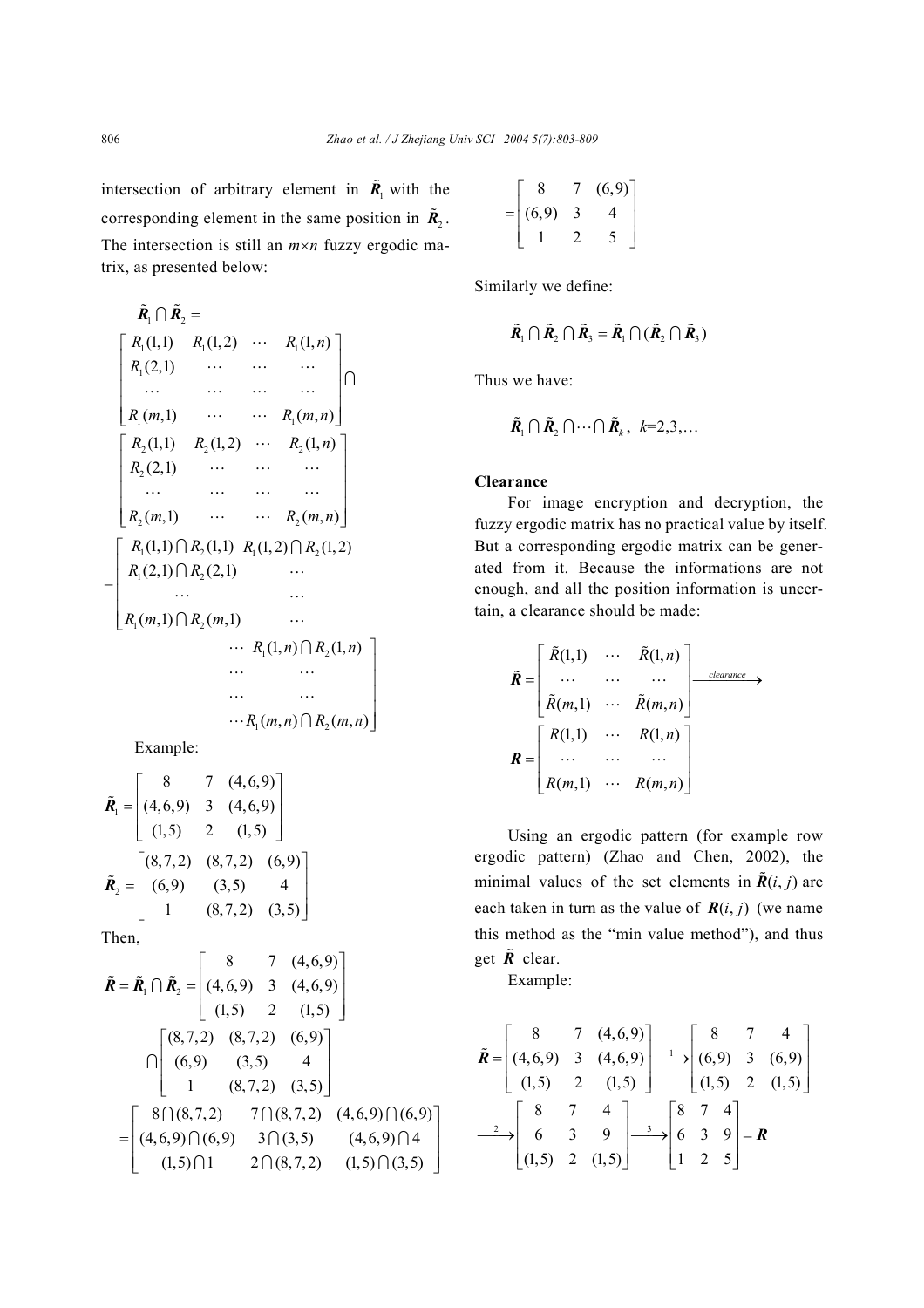DECRYPTION OF PURE-POSITION ALGORI-THMS

Probability theory can be used to prove that the image encrypted by pure position permutation algorithm can be decrypted if we obtain a lot of original images and their corresponding encrypted ones as reference.

If there are *k* image pairs, whose scale is *m*×*n* and the histogram set is  $G = \{0, 1, ..., L\}$ , then all position sets of the image matrix can be presented as  $\Omega = \{(1, 1), ..., (m, n)\} = \{1, 2, ..., mn\}.$ 

# **Definition of encryption pairs**

(1) Source images

$$
\boldsymbol{I}_{1} = \begin{bmatrix} I_{1}(1,1) & \cdots & I_{1}(1,n) \\ \cdots & \cdots & \cdots \\ I_{1}(m,1) & \cdots & I_{1}(m,n) \end{bmatrix}_{m \times n}, I_{2}, \ldots, I_{k}
$$

(2) Corresponding encrypted images

$$
E_1 = \begin{bmatrix} E_1(1,1) & \cdots & E_1(1,n) \\ \cdots & \cdots & \cdots \\ E_1(m,1) & \cdots & E_1(m,n) \end{bmatrix}_{m \times n}, E_2, \ldots, E_k
$$

(3) Other encrypted images (without the corresponding source images)

$$
E_{k+1} = \begin{bmatrix} E_1(1,1) & \cdots & E_1(1,n) \\ \cdots & \cdots & \cdots \\ E_1(m,1) & \cdots & E_1(m,n) \end{bmatrix}_{m \times n}, E_{k+2}, \ldots, E_{k+p}
$$

# **Generate fuzzy ergodic matrix**

The above discussion defined the fuzzy ergodic matrix  $\tilde{R}$ ; now it is used to note the positional relation among the image pairs. To do this, we should identify all the positions whose values equal to  $E(i, j)$  should be identified and indicated in the corresponding positions of  $\tilde{R}(i, j)$ .

Example:

$$
\boldsymbol{I}_{m \times n} = \begin{bmatrix} A & E & F \\ B & A & B \\ C & D & B \end{bmatrix} \xrightarrow{f_R} \boldsymbol{E}_{m \times n} = \begin{bmatrix} D & C & B \\ B & F & B \\ A & E & A \end{bmatrix}
$$

With  $I_{i \times n+j} = I(i, j)$ , then

$$
I_1=A, I_2=E, I_3=F, I_4=B, I_5=A, I_6=B, I_7=C, I_8=D, I_9=B,
$$

and

$$
E_1=D
$$
,  $E_2=C$ ,  $E_3=B$ ,  $E_4=B$ ,  $E_5=F$ ,  $E_6=B$ ,  $E_7=A$ ,  
 $E_8=E$ ,  $E_9=A$ ,

Thus,  $\tilde{R}$  can be generated as follows:

$$
\tilde{\mathbf{R}} = \begin{bmatrix} \{8\} & \{7\} & \{4,6,9\} \\ \{4,6,9\} & 3 & \{4,6,9\} \\ \{1,5\} & 2 & \{1,5\} \end{bmatrix}
$$

# SIMULATION RESULTS AND CONCLUSIONS

A series of gray 256-scales images of size 128×128 were selected and encrypted using a certain pure position algorithm (random-matrix change). Then, some image reference pairs were used to decrypt the encrypted image. The results were satisfactory.

## **A series of encryption image pairs (Fig.1)**



**Fig.1 A series of original images and corresponding encrypted images**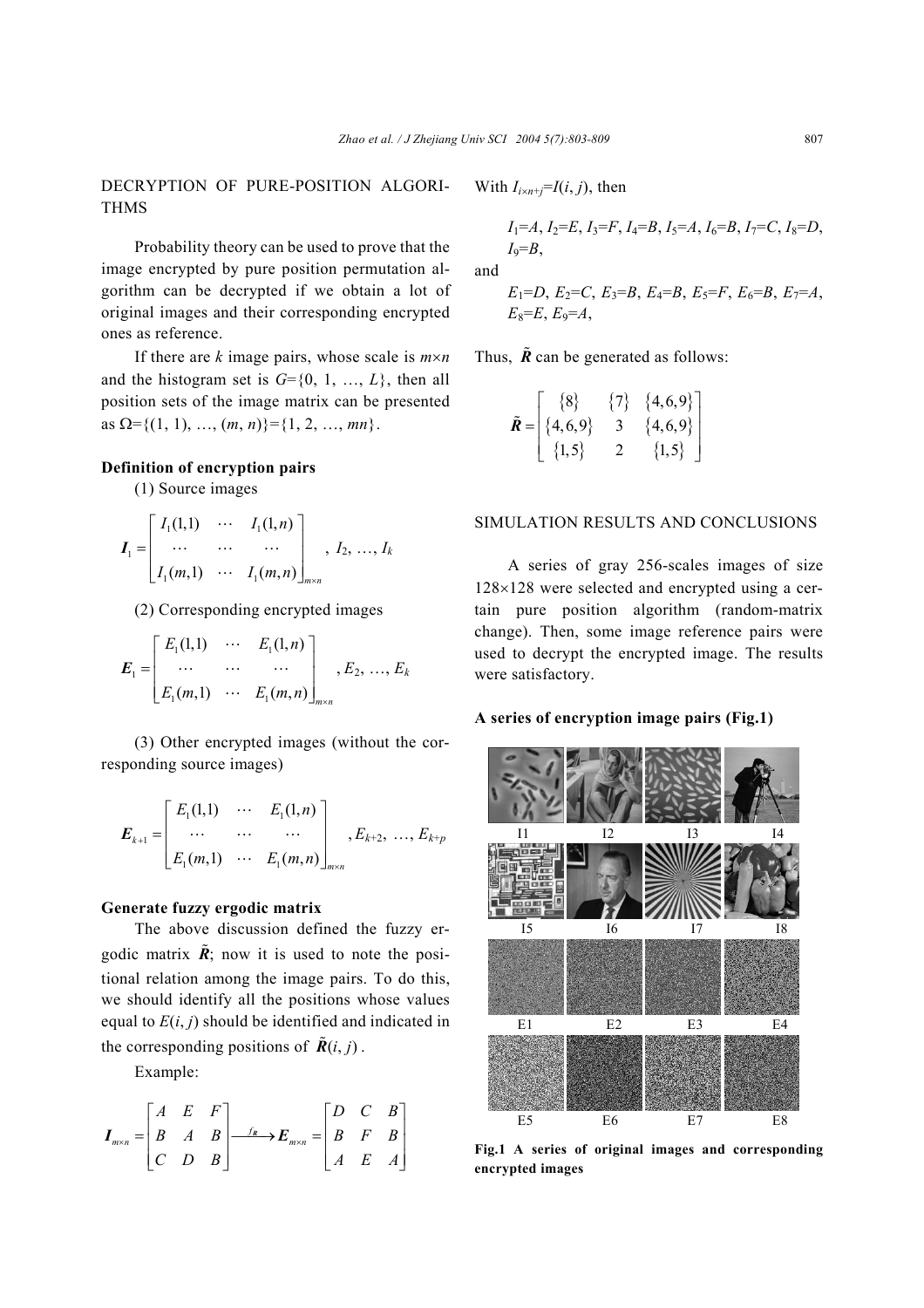#### **Decryption result**

The recovered images are shown as in Fig. 2−Fig.6.



When  $k=2$ , the encrypted images (E3 $\sim$ E8) were decrypted by using the first two image pairs (I1-E1, I2-E2); the fixed rate was 39.843750%; the definition rate was 44.226097% and the decryption probability was 0.000000%.

When  $k=3$ , the encrypted images  $(E3-E8)$ were decrypted by using the first two image pairs (I1-E1, I2-E2), the fixed rate was 96.539307%, the definition rate was 96.376471% and the decryption probability was 0.000000%.

When  $k=4$ , the encrypted images  $(E5 \sim E8)$ were decrypted by using the first four image pairs (I1-E1, I2-E2, I3-E3, I4-E4), the fixed rate was 99.639893%, the definition rate was 99.623009% and the decryption probability was 0.000000%.

When  $k=5$ , the encrypted images (E6~E8) were decrypted by using the first five image pairs (I1-E1, I2-E2, I3-E3, I4-E4, I5-E5), the fixed rate was 99.987793%, the definition rate was 99.987794% and the decryption probability was 50%.

When  $k=6$ , the encrypted images  $(E7 \sim E8)$ were decrypted by using the first six image pairs (I1-E1, I2-E2, I3-E3, I4-E4, I5-E5, I6-E6), the fixed rate was 100%; the definition rate was 100% and the decryption probability was 100%.

In this test, we could decrypt completely any encrypted images using this pure-position permutation algorithm after the sixth step. In fact, we tested over 1000 gray 256-scales image pairs (from size  $64\times64$  to  $512\times512$ ). Almost all of the test results were satisfyingly (limited to 6 steps).

There were only about 10 exceptions in all the over 1000 image pairs. Analysis of the characteristic of the exceptions showed that the distribution of the pixels' gray values were terribly unbalanced in these worst cases. It was obvious that higher probability of the repetition of gray values led to greater difficulty in the decryption.

Probability theory and algebraic principle can be used to prove that the decryption of pure-position permutation algorithms is feasible theoretically.

## **References**

Bourbakis, N., Alexopoulos, C., 1992. Picture data encryption using SCAN patter. *Pattern Recognit.*, **25**(6): 567-581.